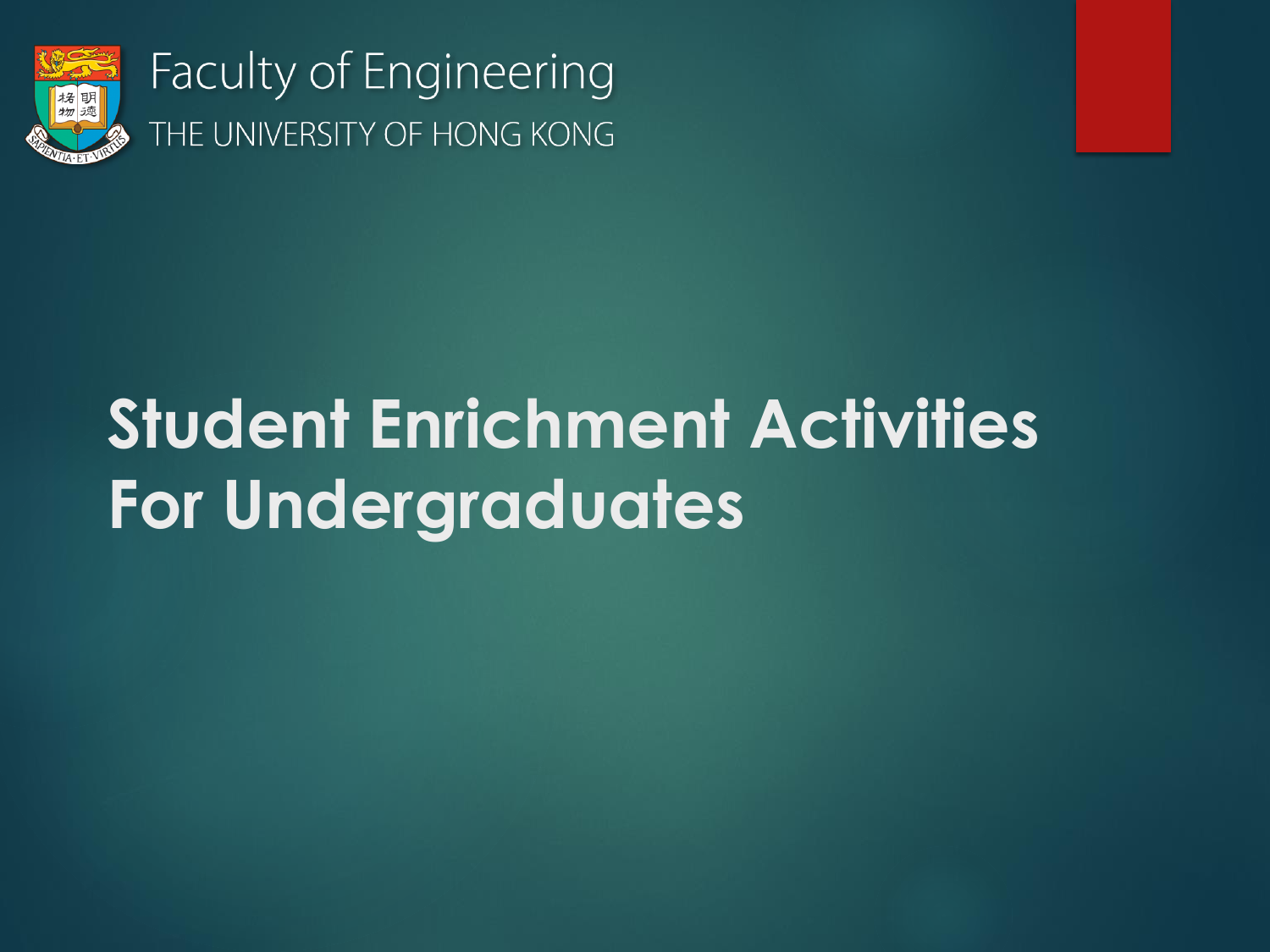### **Exchange Study and Summer Programmes**

#### **Exchange study**

- **HKUWW Undergraduate Student Exchange Programme**
- **Faculty Exchange Programme** 
	- **10 overseas partners in Canada, Denmark, France, Germany,** Japan, UK and USA

#### **Summer Programmes**

- Globex Julmester Programme
- **.** HKU-Tianjin Summer Interflow Programme
- Sichuan School Reconstruction and Development Project
- **EXEDENGE INTERS IN A 2018 The STARK PROGRAMME**
- Nagoya University Summer Intensive Programme

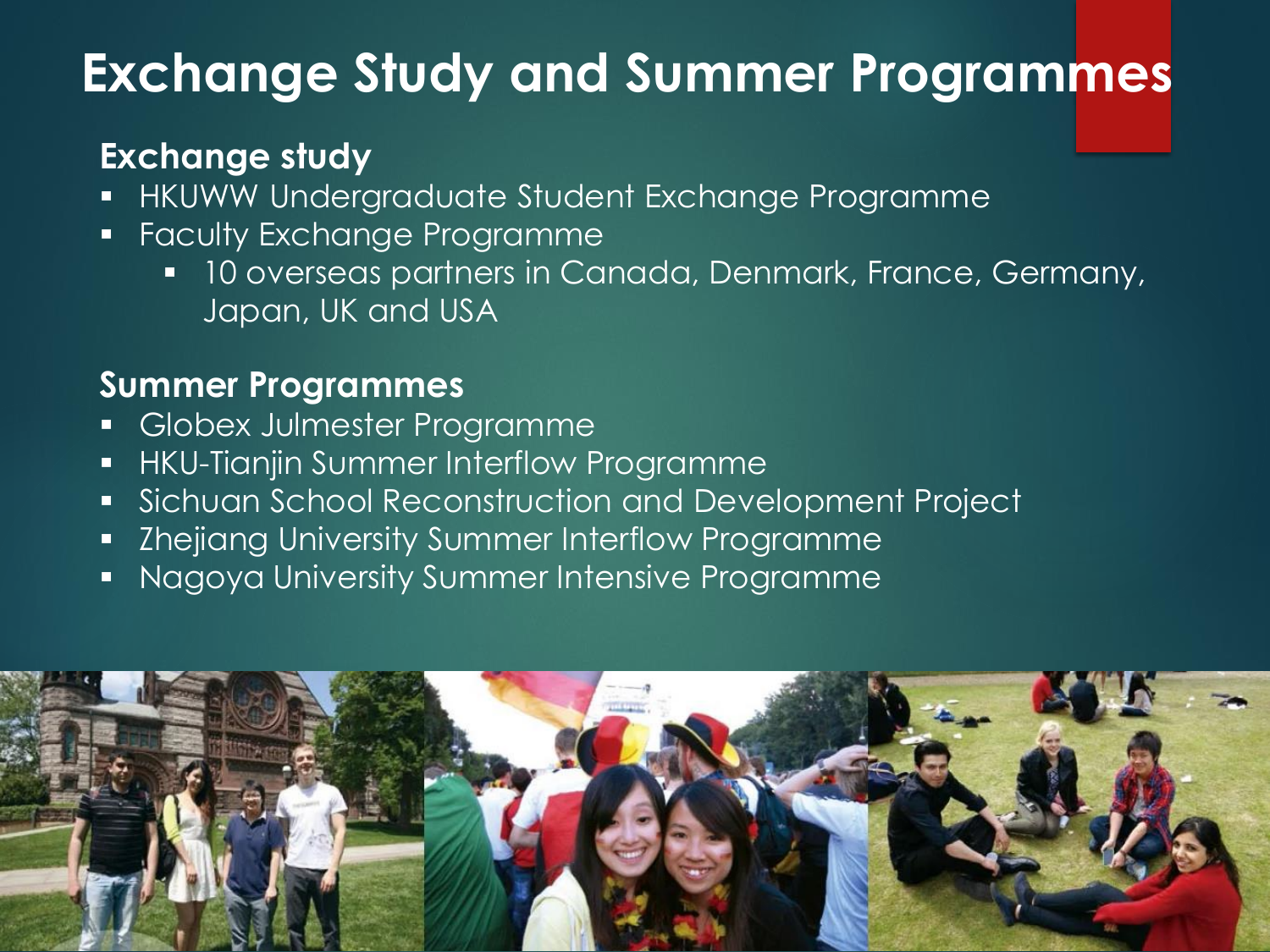### **Experiential Learning and Competitions**

#### **Experiential learning**

- **Project Mingde**
- Wastewater monitoring system in Yangon, Myanmar
- DJI project

#### **World-class competitions**

- AIRBUS Fly Your Idea
- **Louis Vuitton Supply Chain University Contest**
- **E** British Model Flying Association University and Schools Flight Challenge
- **EXECTAGE ASSESS East Continent** Programming Contest Final
- Robocon Hong Kong Contest

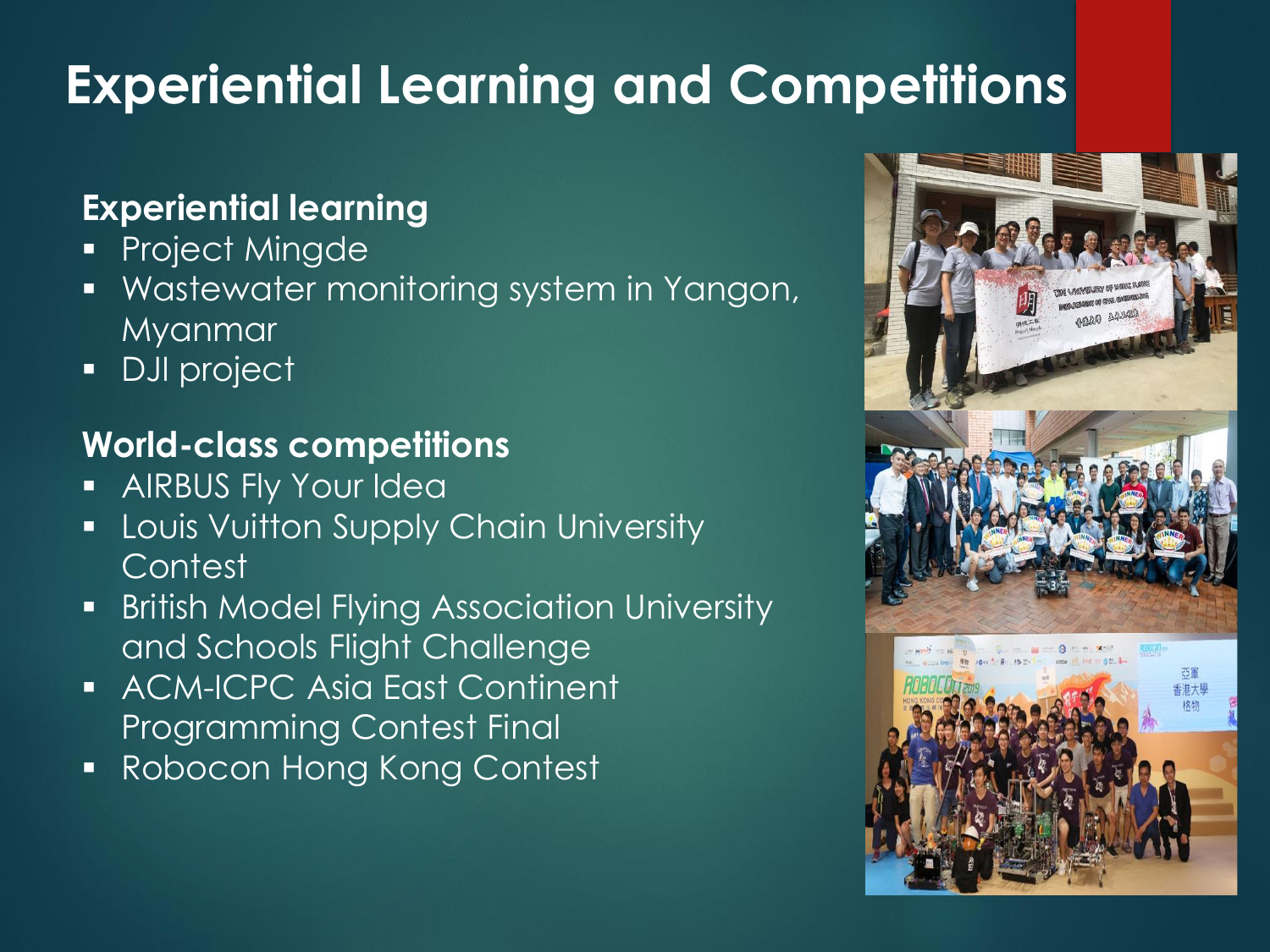### **Internships**

- **EXT** Students normally spend 6-8 weeks in summer after their third year of studies as internship
- Common training partners are:
	- Boeing Company
	- Civil Engineering and Development Department (CEDD)
	- CLP Power Hong Kong Limited
	- Electrical & Mechanical Services Department (EMSD)
	- Gammon Construction Limited
	- Hong Kong Electric
	- HSBC
	- IBM
	- J.P. Morgan
	- Morgan Stanley

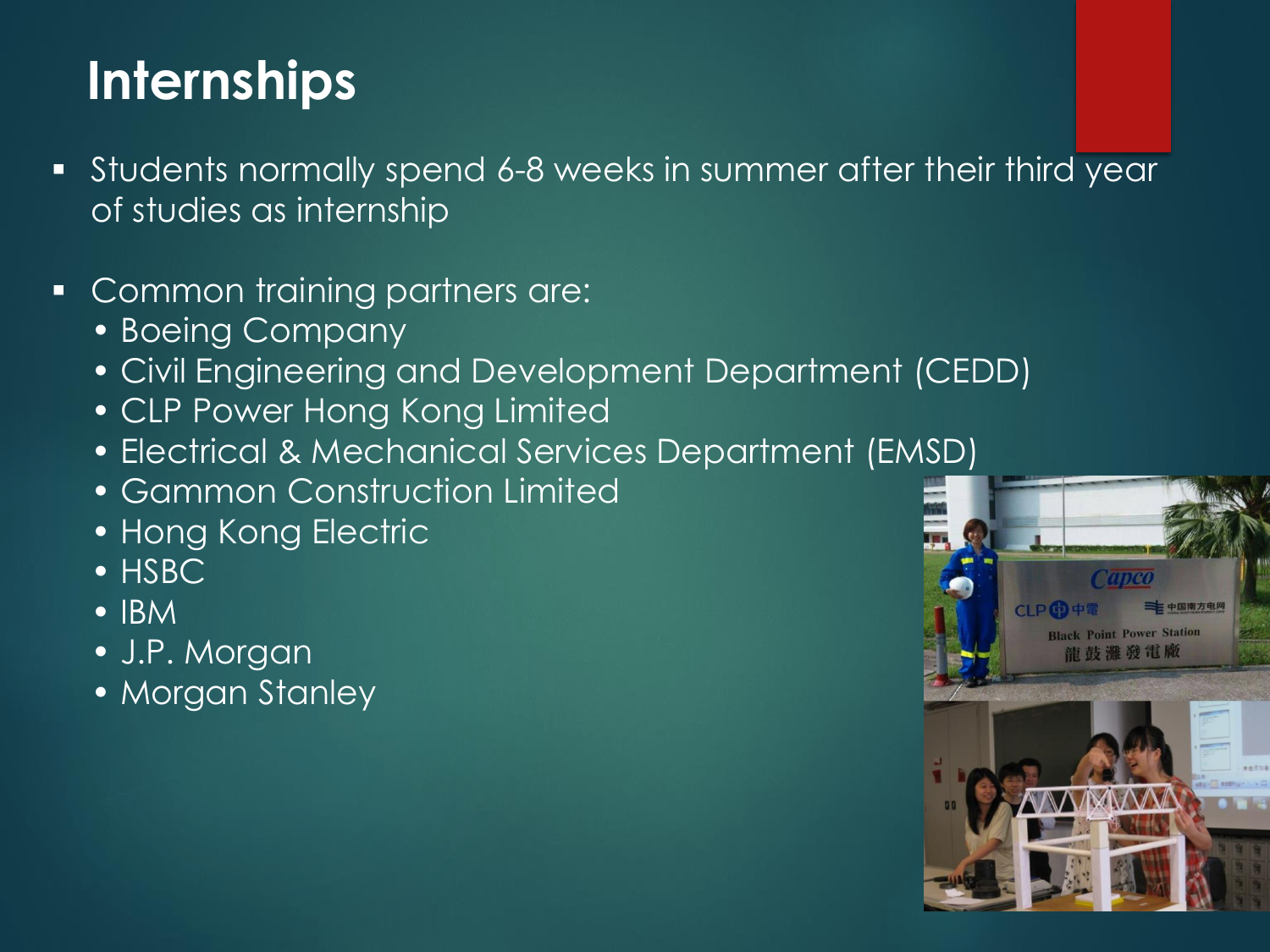### **UG Research Fellowship Programme**

- Research internships for academically strong students during summer breaks, either in HKU or in prestigious overseas institutions
- Students who perform well under the programme will be considered for early admission to research postgraduate programmes of HKU